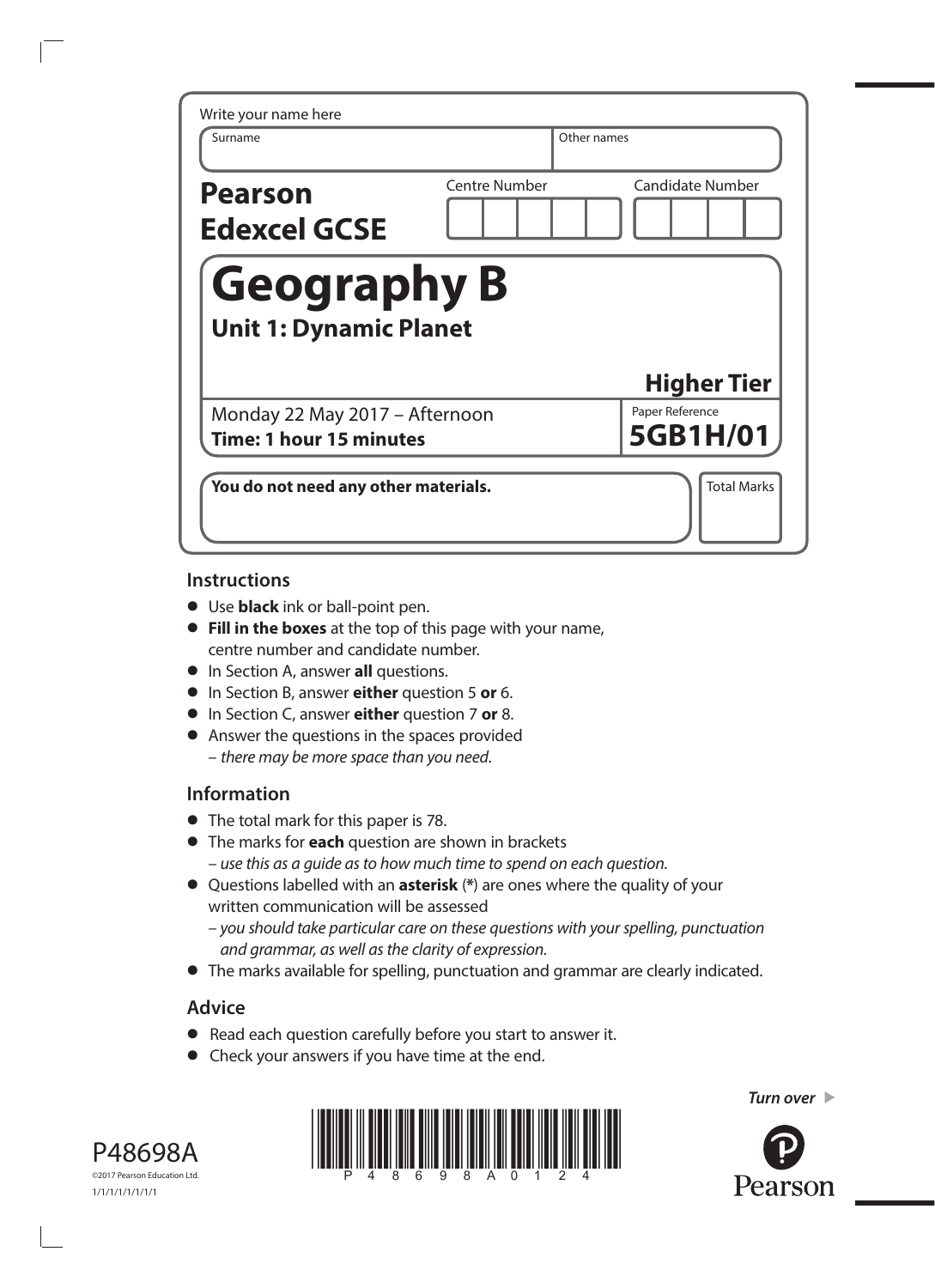

**DO NOLWARDED VEHSARE**A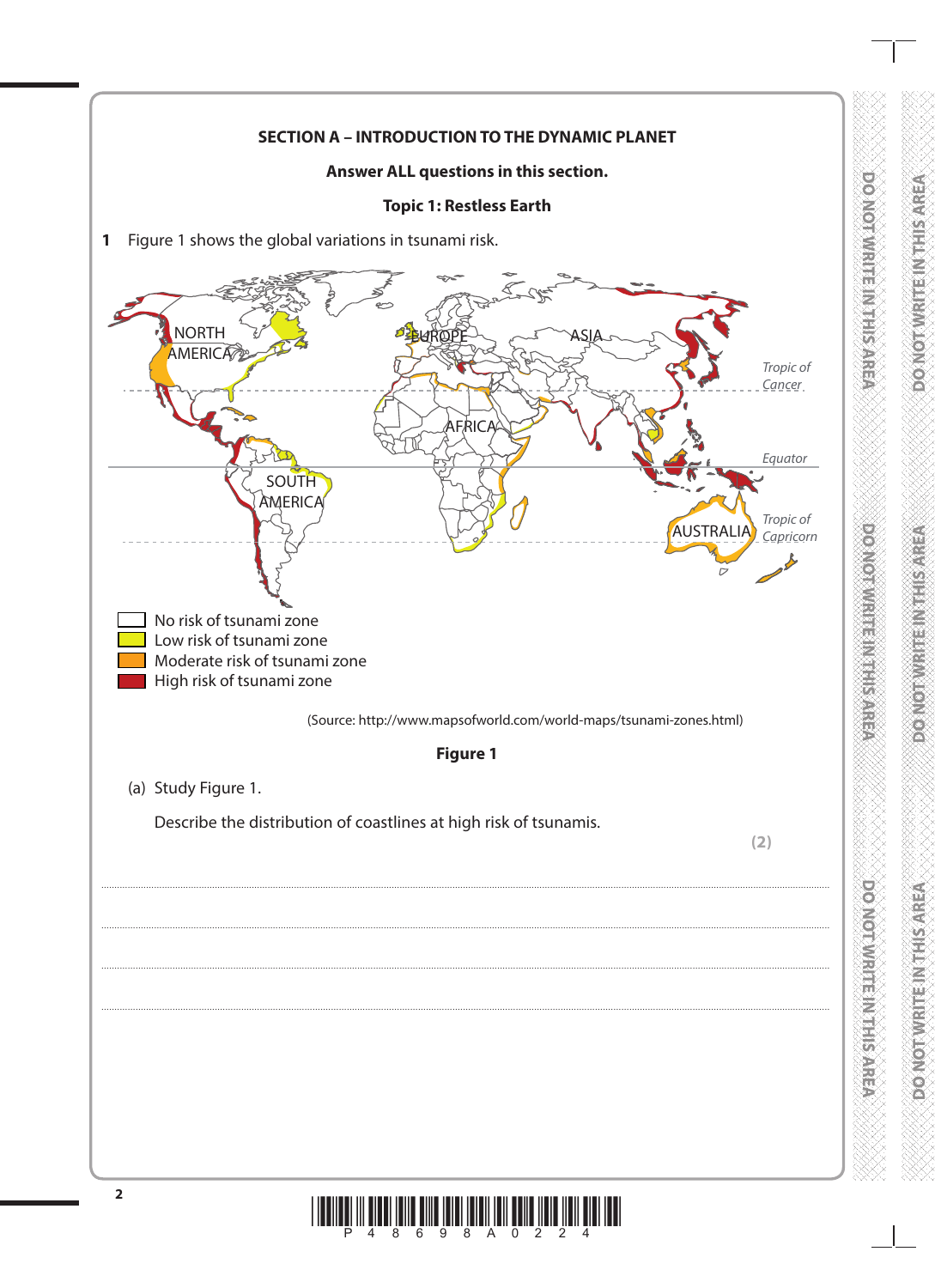(b) Explain why earthquakes occur on conservative plate boundaries.

You may use a diagram to help your answer.

DO NOT WRITE IN THIS AREA

**DO NOT WRITE INTHIS AREA** 

**DO NOT WRITE IN THIS AREA** 

 $(4)$ 



 $\overline{\mathbf{3}}$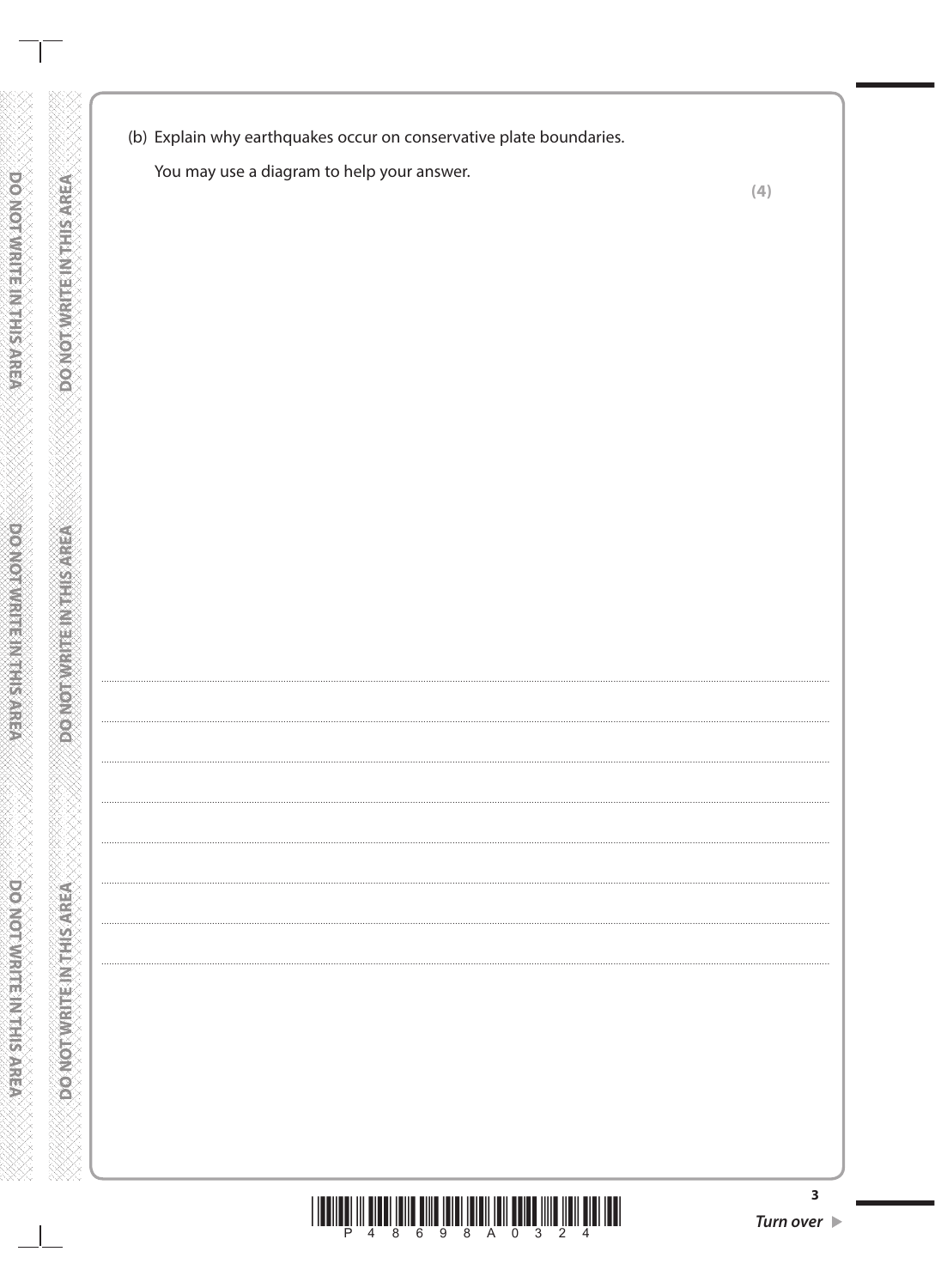| tectonic event. | (6)                               |
|-----------------|-----------------------------------|
|                 |                                   |
|                 |                                   |
|                 |                                   |
|                 |                                   |
|                 |                                   |
|                 |                                   |
|                 |                                   |
|                 |                                   |
|                 |                                   |
|                 |                                   |
|                 |                                   |
|                 |                                   |
|                 |                                   |
|                 |                                   |
|                 |                                   |
|                 |                                   |
|                 |                                   |
|                 |                                   |
|                 |                                   |
|                 |                                   |
|                 |                                   |
|                 |                                   |
|                 | (Total for Question 1 = 12 marks) |
|                 |                                   |
|                 |                                   |
|                 |                                   |
|                 |                                   |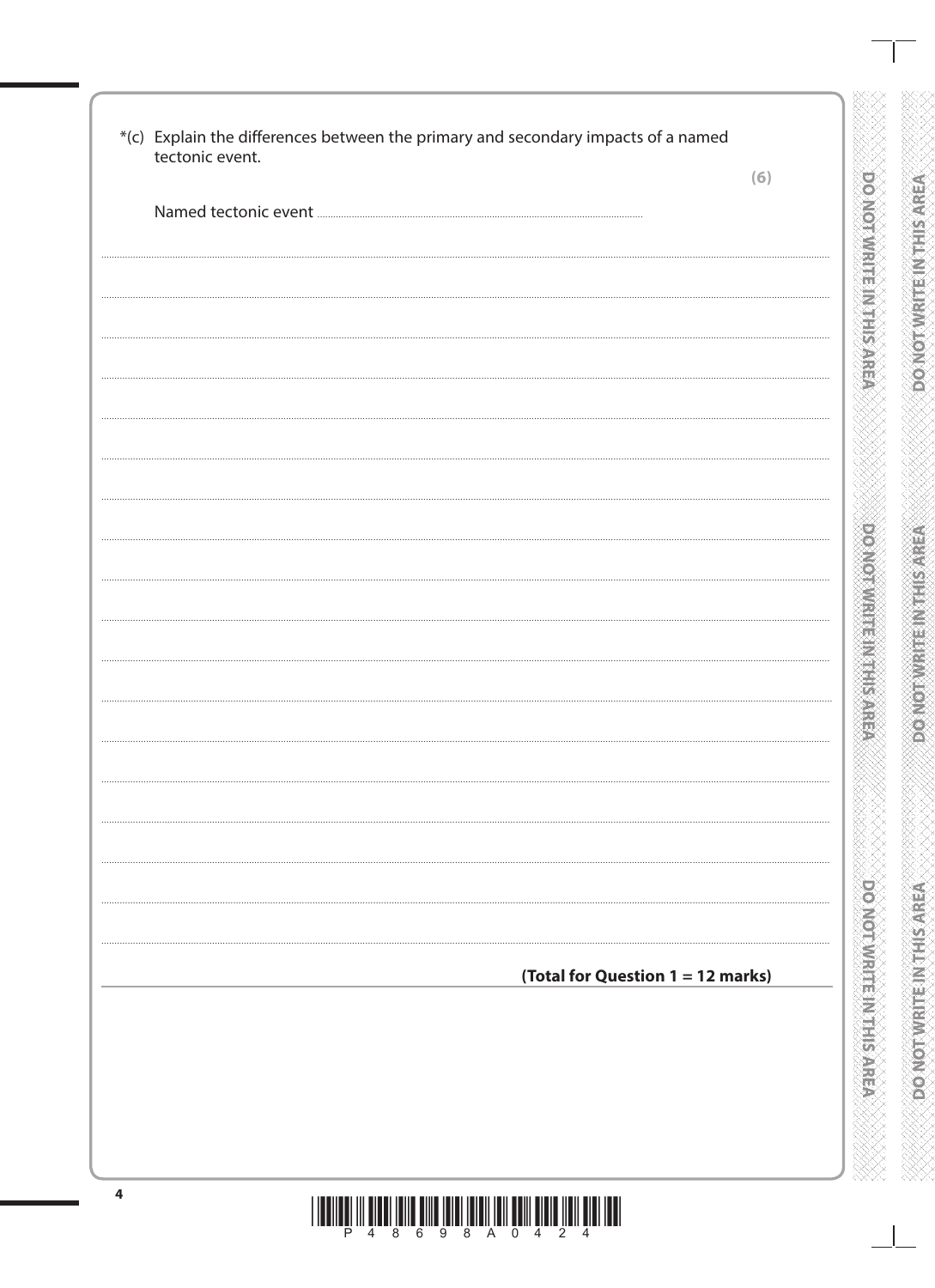

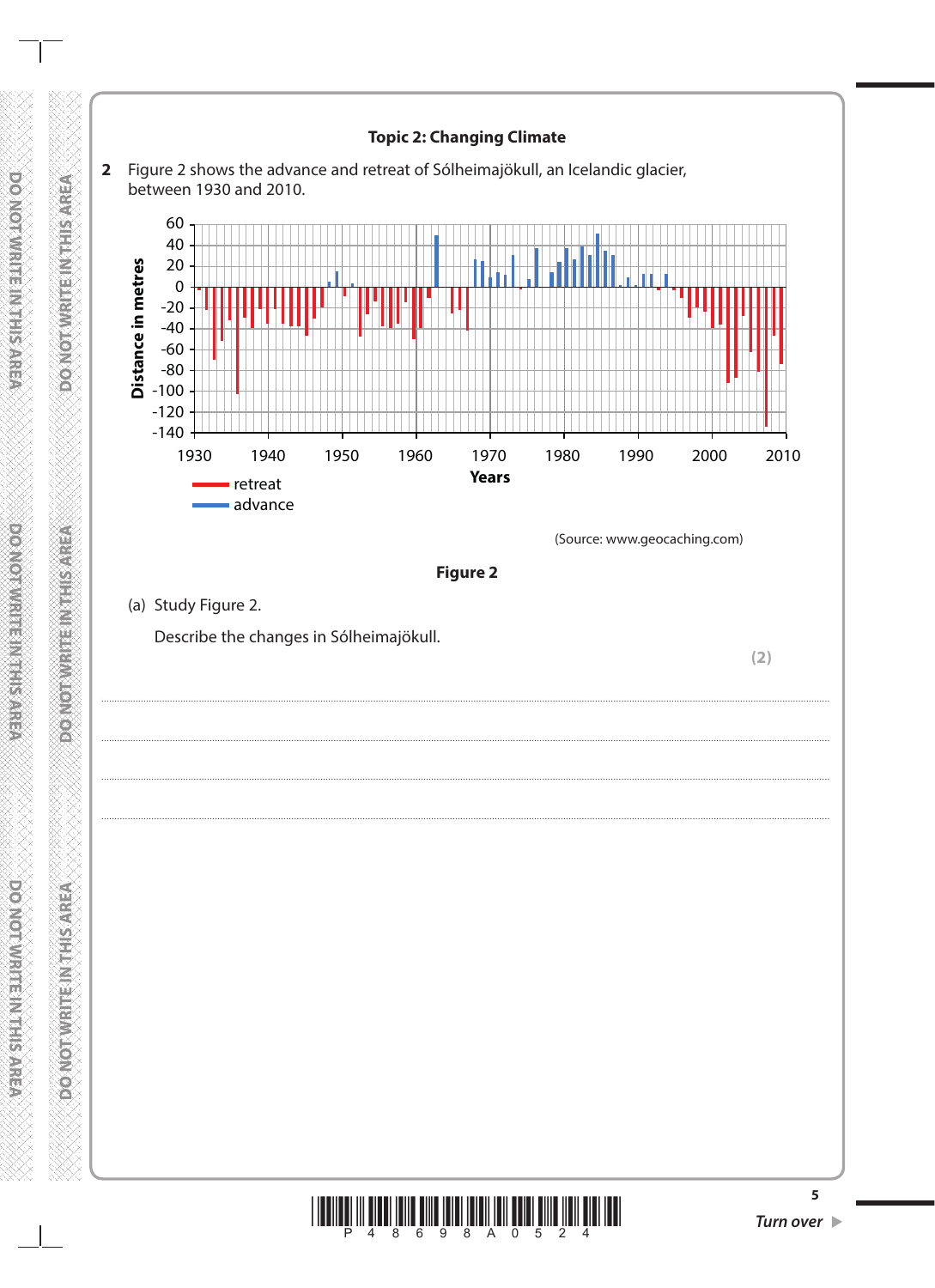| (b) Other than glacial advance and retreat, describe two pieces of evidence that | show that climate change has happened in the past. | (4) |
|----------------------------------------------------------------------------------|----------------------------------------------------|-----|
|                                                                                  |                                                    |     |
|                                                                                  |                                                    |     |
|                                                                                  |                                                    |     |
|                                                                                  |                                                    |     |
|                                                                                  |                                                    |     |
|                                                                                  |                                                    |     |
|                                                                                  |                                                    |     |
|                                                                                  |                                                    |     |
|                                                                                  |                                                    |     |
|                                                                                  |                                                    |     |
|                                                                                  |                                                    |     |
|                                                                                  |                                                    |     |
|                                                                                  |                                                    |     |
|                                                                                  |                                                    |     |
|                                                                                  |                                                    |     |
|                                                                                  |                                                    |     |
|                                                                                  |                                                    |     |
|                                                                                  |                                                    |     |
|                                                                                  |                                                    |     |
|                                                                                  |                                                    |     |
|                                                                                  |                                                    |     |
|                                                                                  |                                                    |     |
|                                                                                  |                                                    |     |
|                                                                                  |                                                    |     |
|                                                                                  |                                                    |     |
|                                                                                  |                                                    |     |
|                                                                                  |                                                    |     |
|                                                                                  |                                                    |     |
|                                                                                  |                                                    |     |
|                                                                                  |                                                    |     |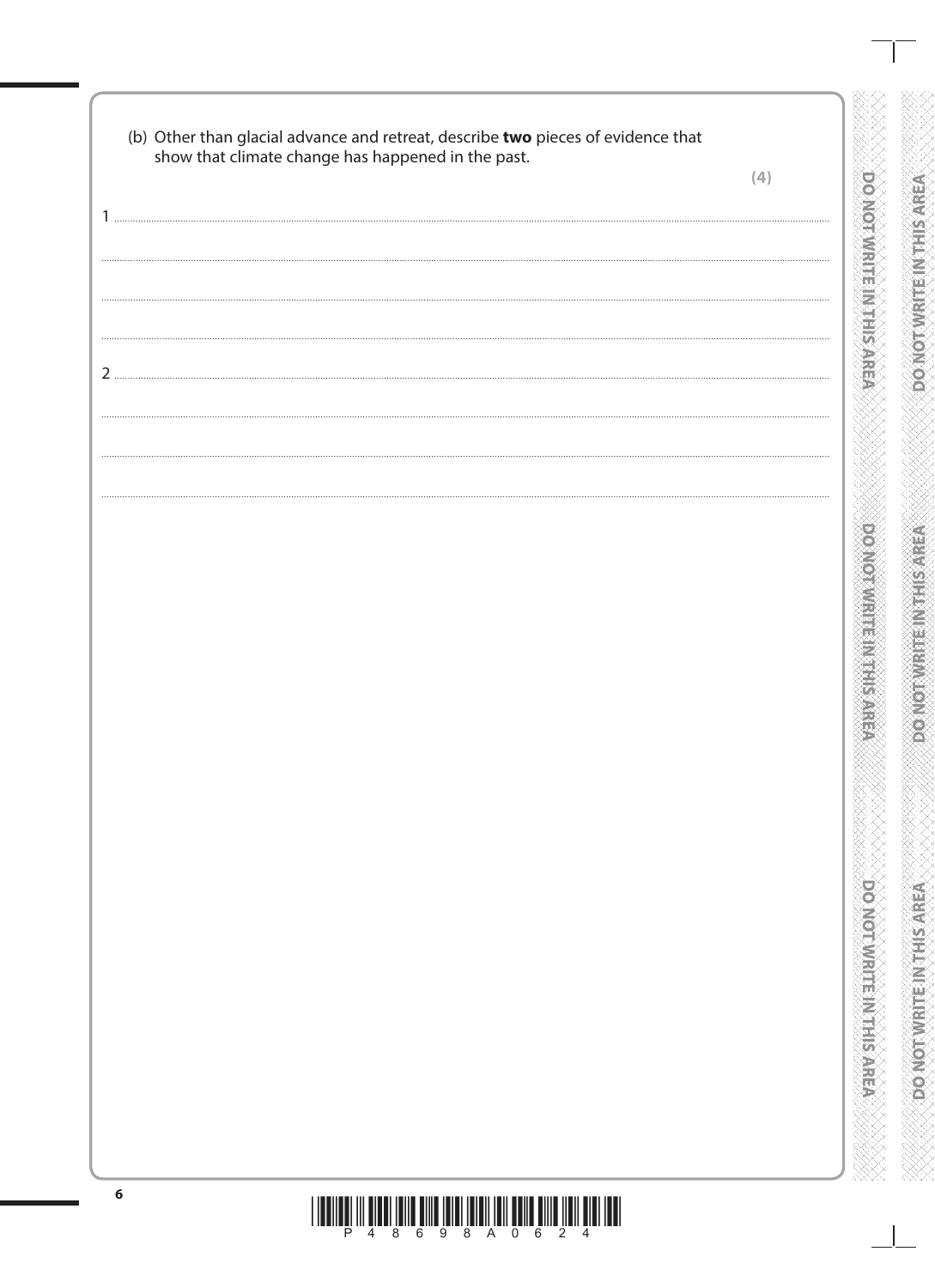| (6)                               |
|-----------------------------------|
|                                   |
|                                   |
|                                   |
|                                   |
|                                   |
|                                   |
|                                   |
|                                   |
|                                   |
|                                   |
|                                   |
|                                   |
|                                   |
|                                   |
|                                   |
|                                   |
|                                   |
|                                   |
|                                   |
|                                   |
|                                   |
|                                   |
| (Total for Question 2 = 12 marks) |
|                                   |
|                                   |
|                                   |
|                                   |
|                                   |

**DONOTWRITE IN THIS AREA** 

**DO NOT WRITEIN THIS AREA** 

**CONOTWRITEIN THIS AREA**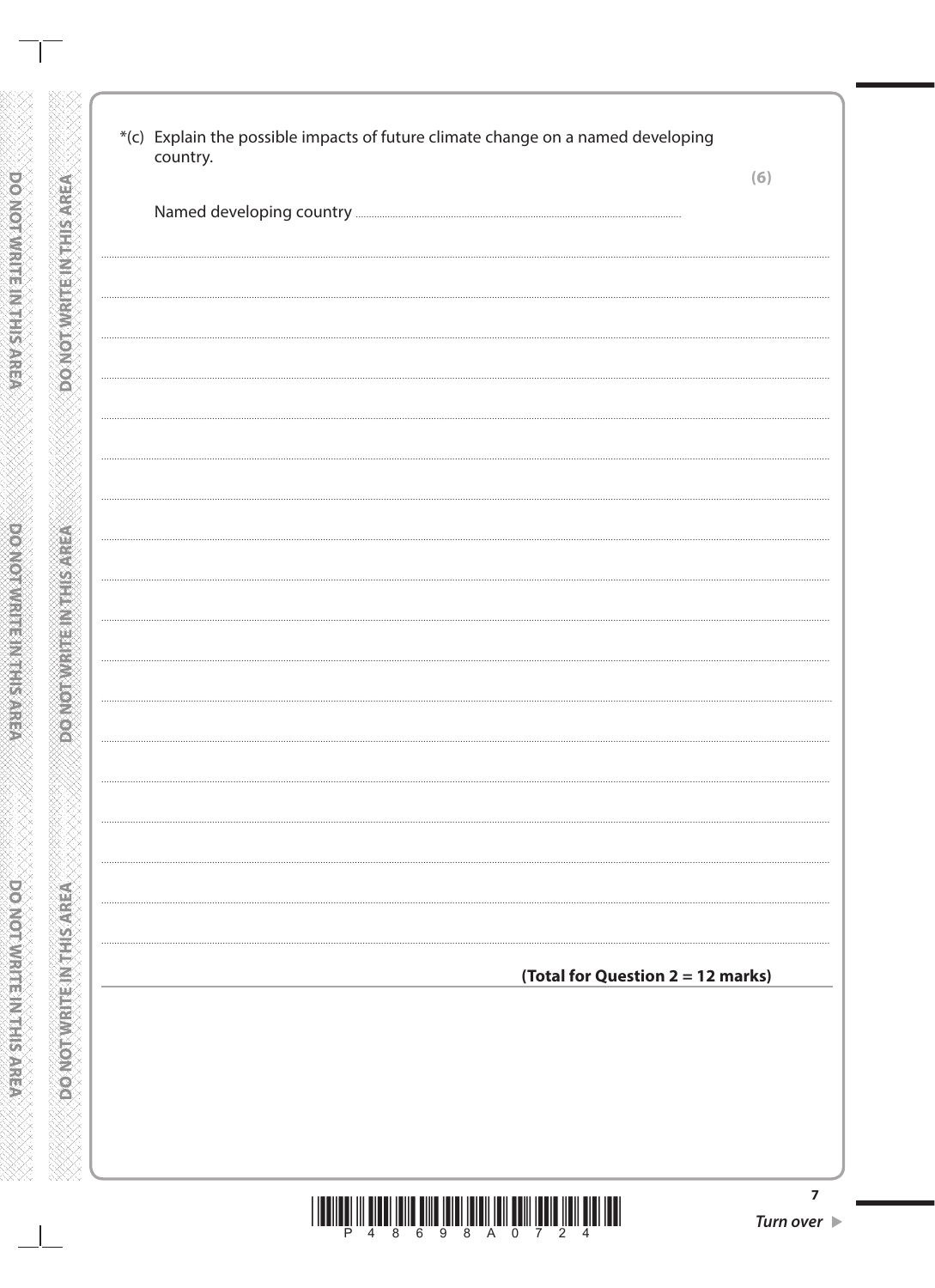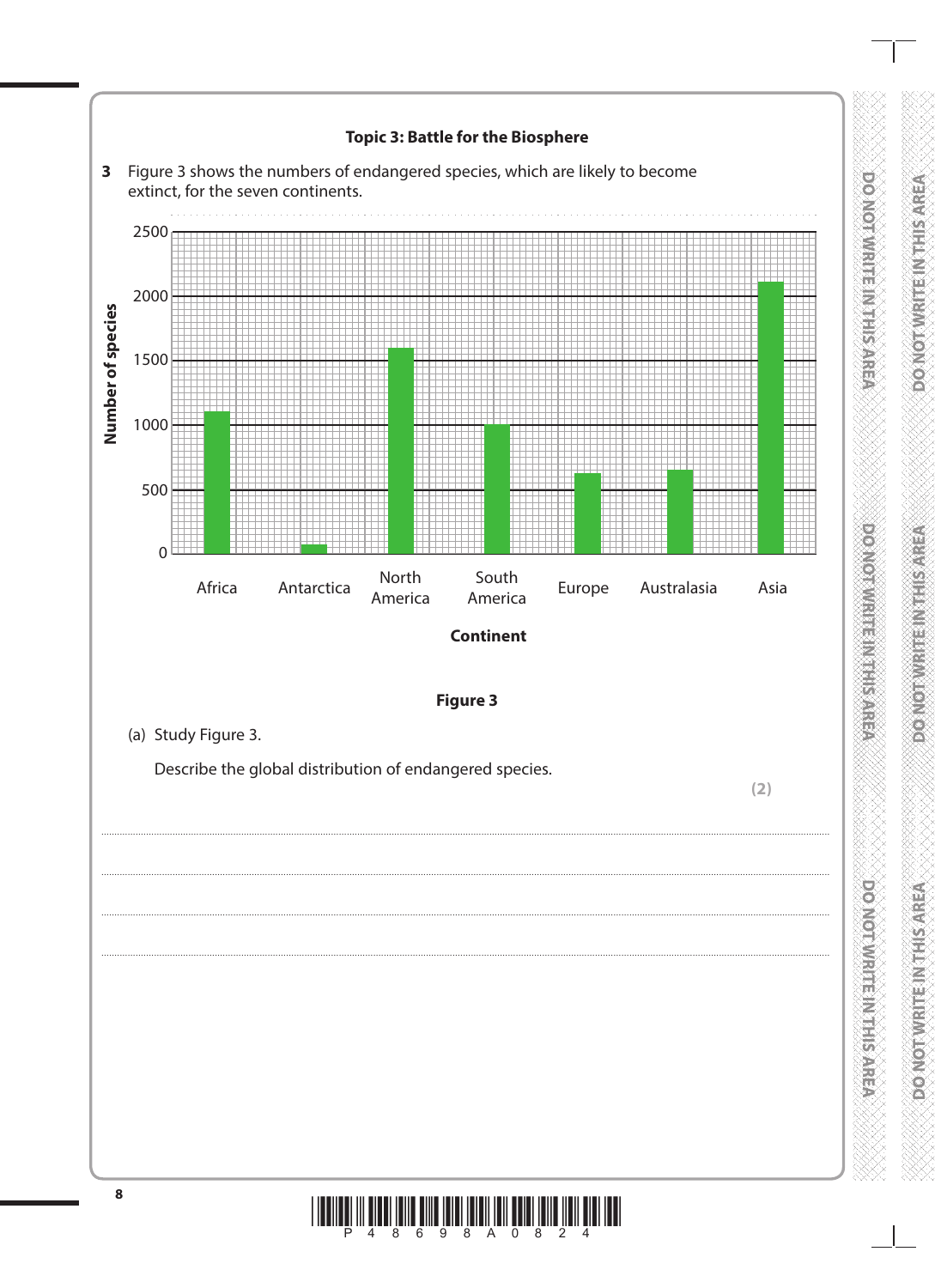| (b) Explain why altitude affects biome location. | (4)                             |
|--------------------------------------------------|---------------------------------|
|                                                  |                                 |
|                                                  |                                 |
|                                                  |                                 |
|                                                  |                                 |
|                                                  |                                 |
|                                                  |                                 |
|                                                  |                                 |
|                                                  |                                 |
|                                                  |                                 |
|                                                  |                                 |
|                                                  |                                 |
|                                                  |                                 |
|                                                  |                                 |
|                                                  |                                 |
|                                                  |                                 |
|                                                  |                                 |
|                                                  |                                 |
|                                                  |                                 |
|                                                  |                                 |
|                                                  |                                 |
|                                                  |                                 |
|                                                  |                                 |
|                                                  |                                 |
|                                                  |                                 |
|                                                  |                                 |
|                                                  |                                 |
|                                                  | Turn over $\blacktriangleright$ |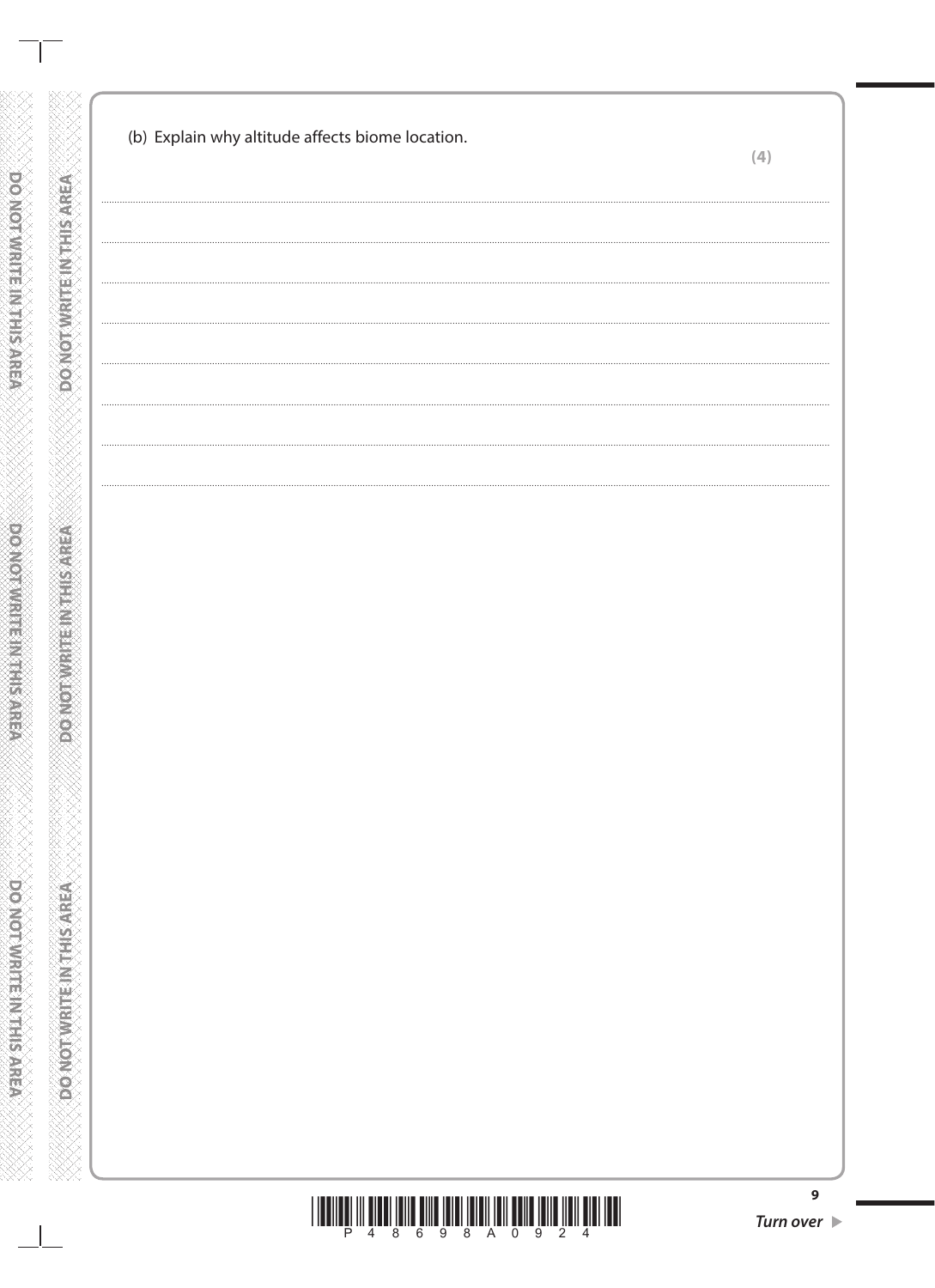|                                   | (6) |
|-----------------------------------|-----|
|                                   | .   |
|                                   |     |
|                                   |     |
|                                   |     |
|                                   |     |
|                                   |     |
|                                   |     |
|                                   |     |
|                                   |     |
| (Total for Question 3 = 12 marks) |     |
|                                   |     |
|                                   |     |
|                                   |     |
|                                   |     |

 $\frac{1}{2}\left\|\left[\begin{array}{c}1\end{array}\right]\begin{array}{c}1\end{array}\right]\begin{array}{c}1\end{array}\begin{array}{c}1\end{array}\begin{array}{c}1\end{array}\begin{array}{c}\end{array}\begin{array}{c}\end{array}\begin{array}{c}\end{array}\begin{array}{c}\end{array}\begin{array}{c}\end{array}\begin{array}{c}\end{array}\begin{array}{c}\end{array}\begin{array}{c}\end{array}\begin{array}{c}\end{array}\begin{array}{c}\end{array}\begin{array}{c}\end{array}\begin{array}{c}\end{array}\begin{array}{c}\end{array}\begin{array}{c}\end{array}\begin{array}{$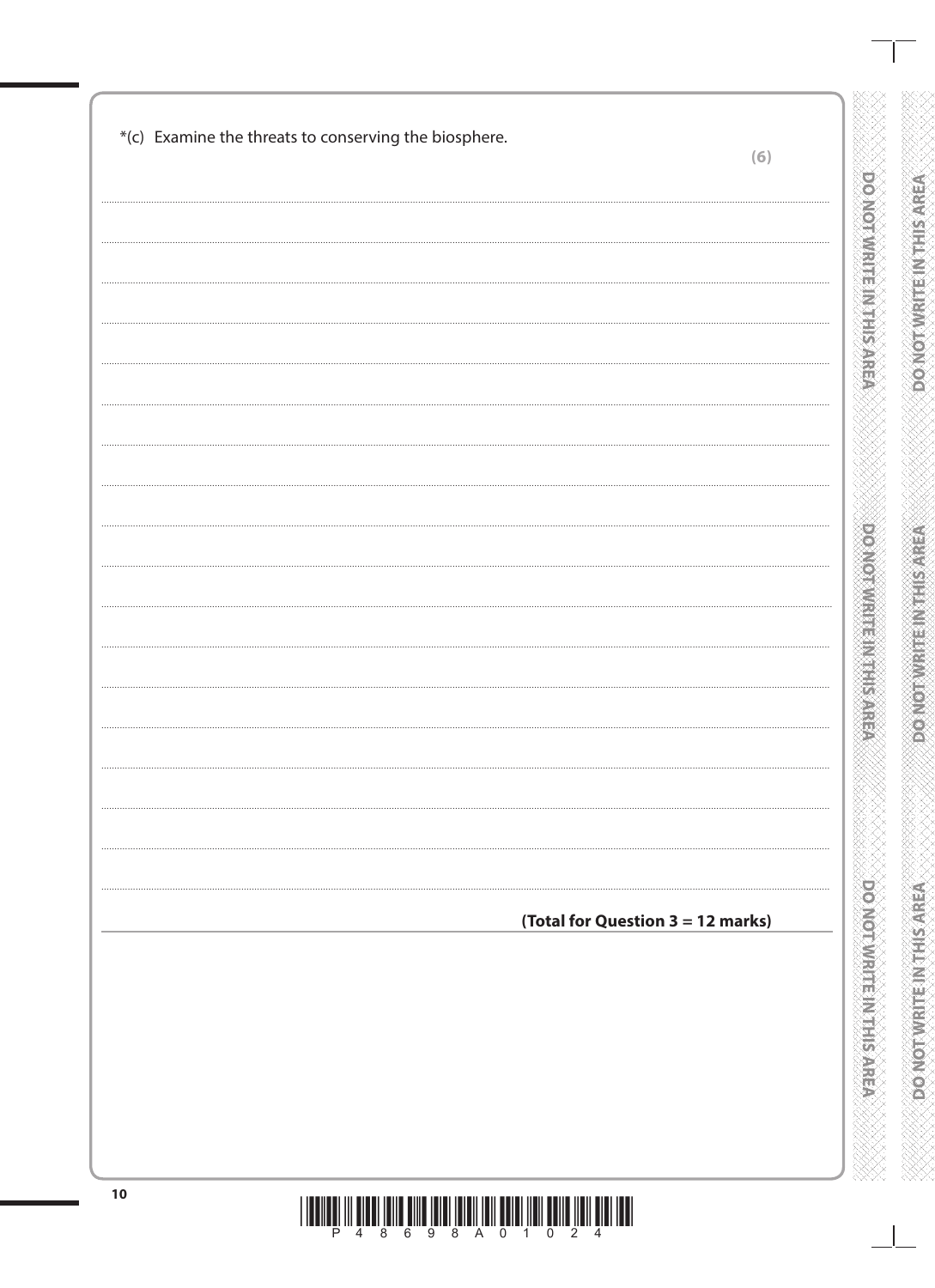

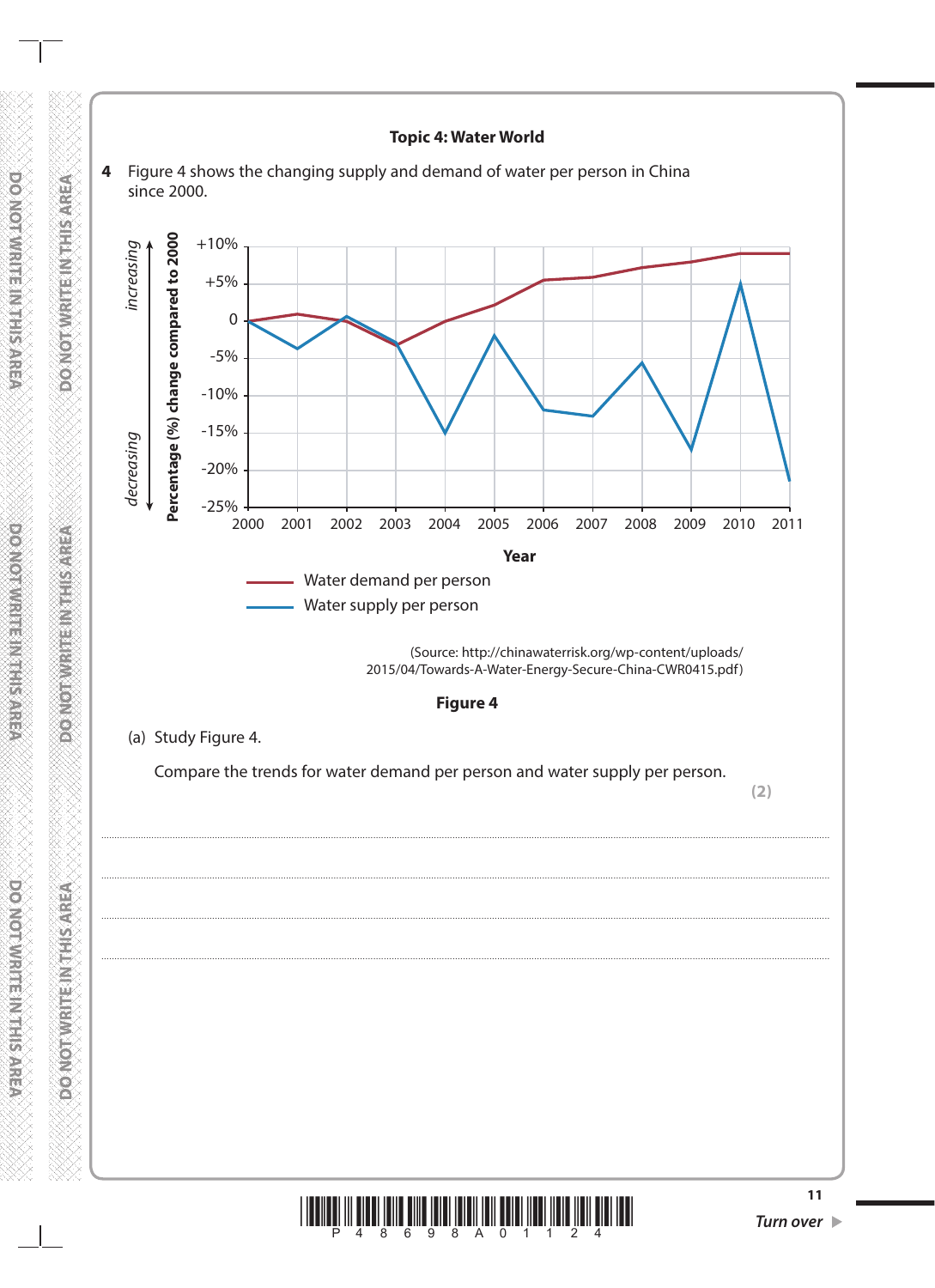| (b) Outline two threats to water quality. | (4) |
|-------------------------------------------|-----|
|                                           |     |
|                                           | .   |
|                                           |     |
|                                           |     |
|                                           |     |
|                                           |     |
|                                           |     |
|                                           |     |
|                                           |     |
|                                           |     |
|                                           |     |
|                                           |     |
|                                           |     |
|                                           |     |
|                                           |     |
|                                           |     |
|                                           |     |
|                                           |     |
|                                           |     |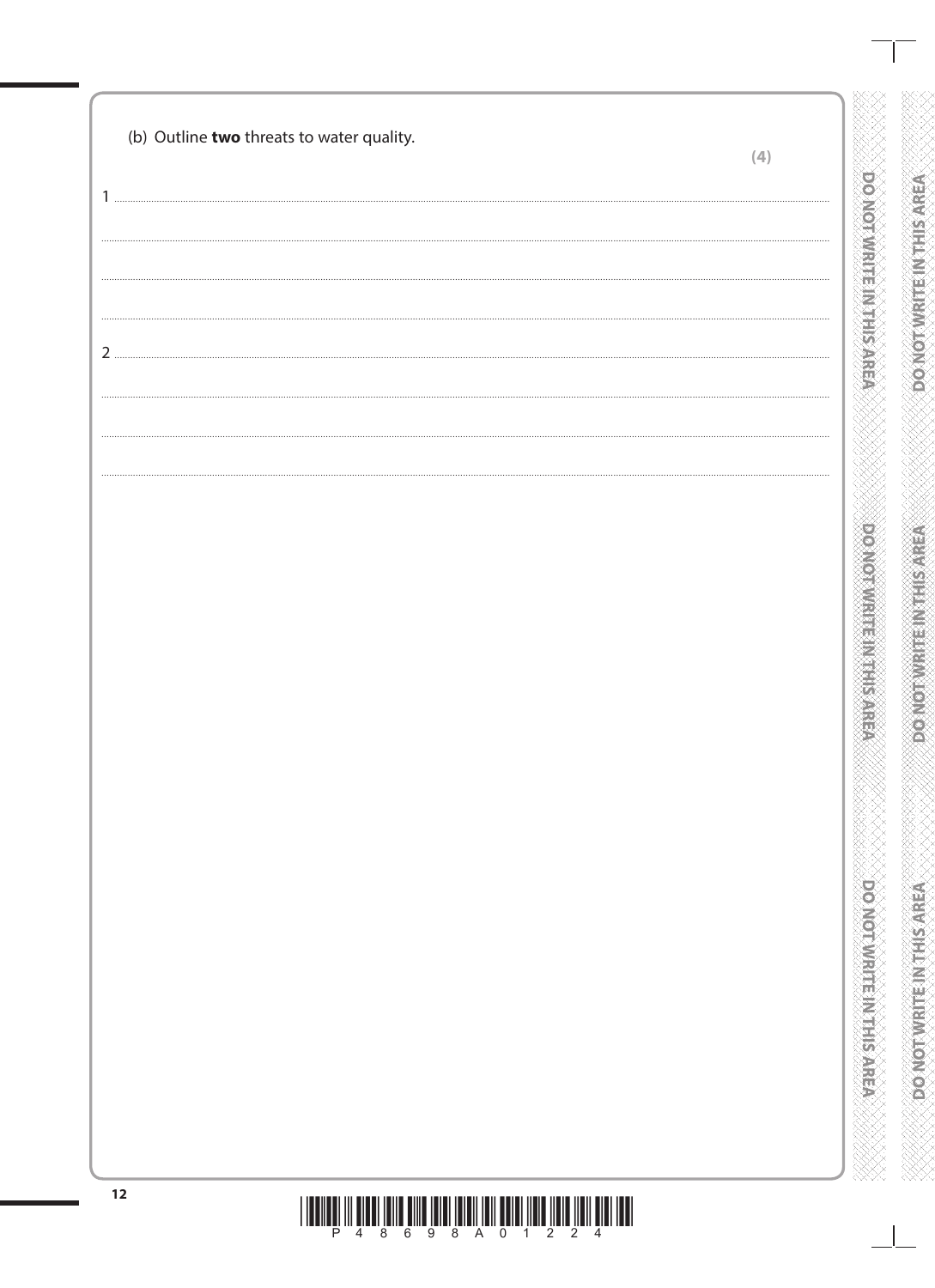| managing water supplies in the developing world. |                                       | (6)                               |
|--------------------------------------------------|---------------------------------------|-----------------------------------|
|                                                  |                                       |                                   |
|                                                  |                                       |                                   |
|                                                  |                                       |                                   |
|                                                  |                                       |                                   |
|                                                  |                                       |                                   |
|                                                  |                                       |                                   |
|                                                  |                                       |                                   |
|                                                  |                                       |                                   |
|                                                  |                                       |                                   |
|                                                  |                                       |                                   |
|                                                  |                                       |                                   |
|                                                  |                                       |                                   |
|                                                  |                                       |                                   |
|                                                  |                                       |                                   |
|                                                  |                                       |                                   |
|                                                  |                                       |                                   |
|                                                  |                                       |                                   |
|                                                  |                                       |                                   |
|                                                  |                                       |                                   |
|                                                  |                                       |                                   |
|                                                  |                                       |                                   |
|                                                  |                                       |                                   |
|                                                  |                                       |                                   |
|                                                  |                                       | (Total for Question 4 = 12 marks) |
|                                                  | <b>TOTAL FOR SECTION A = 48 MARKS</b> |                                   |
|                                                  |                                       |                                   |
|                                                  |                                       |                                   |
|                                                  |                                       |                                   |
|                                                  |                                       |                                   |
|                                                  |                                       |                                   |

**DONOT WRITE IN THIS AREA** 

**PONOTWRITEINTHIS AREA** 

**CONCING TWRITE IN THIS AREA** 

 $\begin{array}{c} \hbox{||l||l||l||} \hbox{||l||l||} \hbox{||l||l||} \hbox{||l||l||} \hbox{||l||l||} \hbox{||l||l||} \hbox{||l||l||} \hbox{||l||l||} \hbox{||l||l||} \hbox{||l||l||} \hbox{||l||l||} \hbox{||l||l||} \hbox{||l||l||} \hbox{||l||l||} \hbox{||l||l||} \hbox{||l||l||} \hbox{||l||l||} \hbox{||l||l||} \hbox{||l||l||} \hbox{||l||l||} \hbox{||l||l||} \$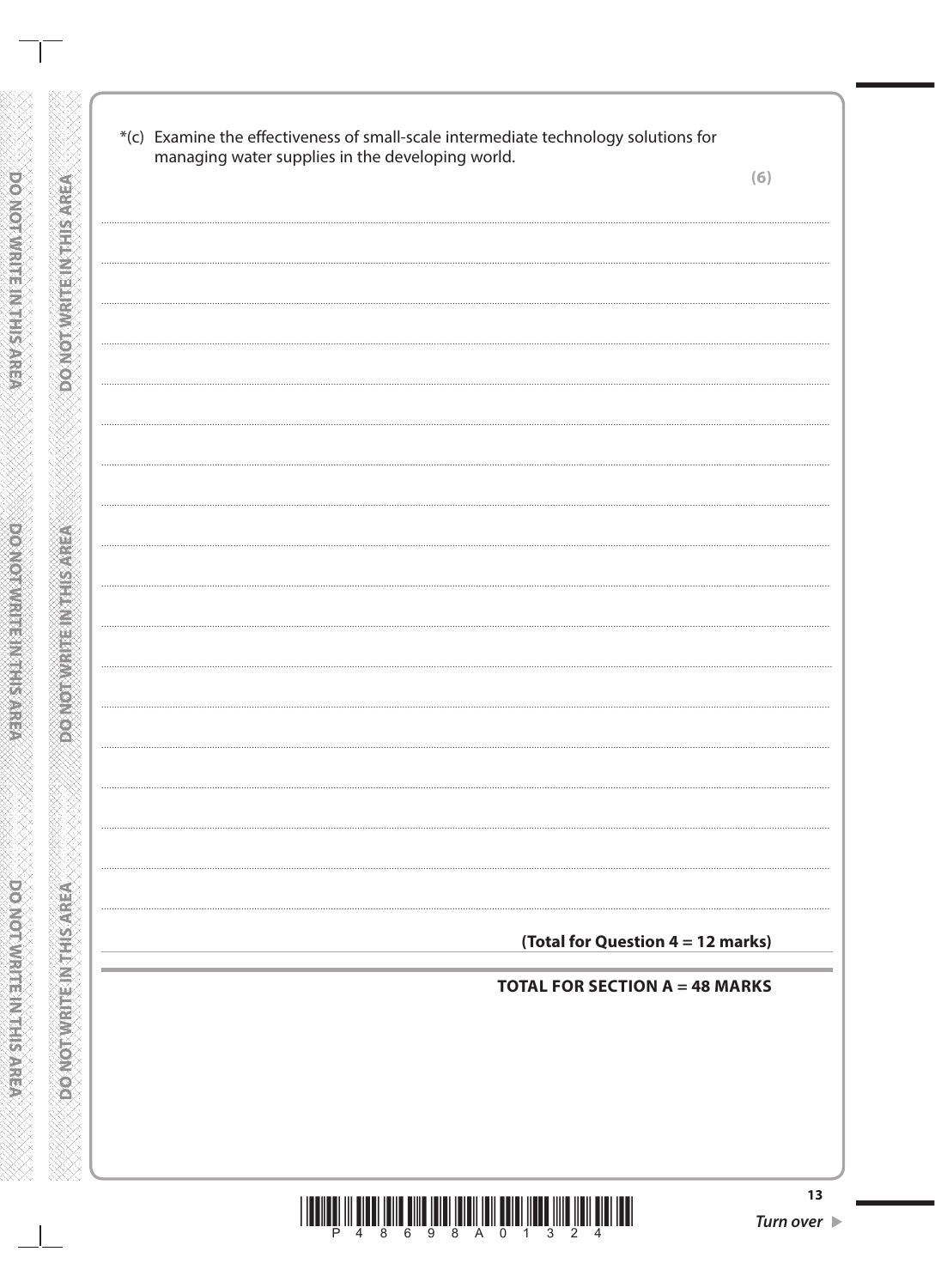## **SECTION B - SMALL-SCALE DYNAMIC PLANET**

Answer ONE question in this section.

**Topic 5: Coastal Change and Conflict** 

If you answer Question 5 put a cross in the box  $\Box$ .

## Spelling, punctuation and grammar will be assessed in 5\*(b).

5 Figure 5 shows a cliff collapse in the west of England.



## Figure 5

- (a) Study Figure 5.
	- (i) Identify the process of mass movement causing this cliff to retreat.

 $(1)$ 

**DOMOT MRITEMATHIS AREA** 

**PONORMENTED REPARE** 

**DO NOTAWRITED VEHISARE** 

(ii) Outline the reasons why some cliffs retreat faster than others.

 $(3)$ 

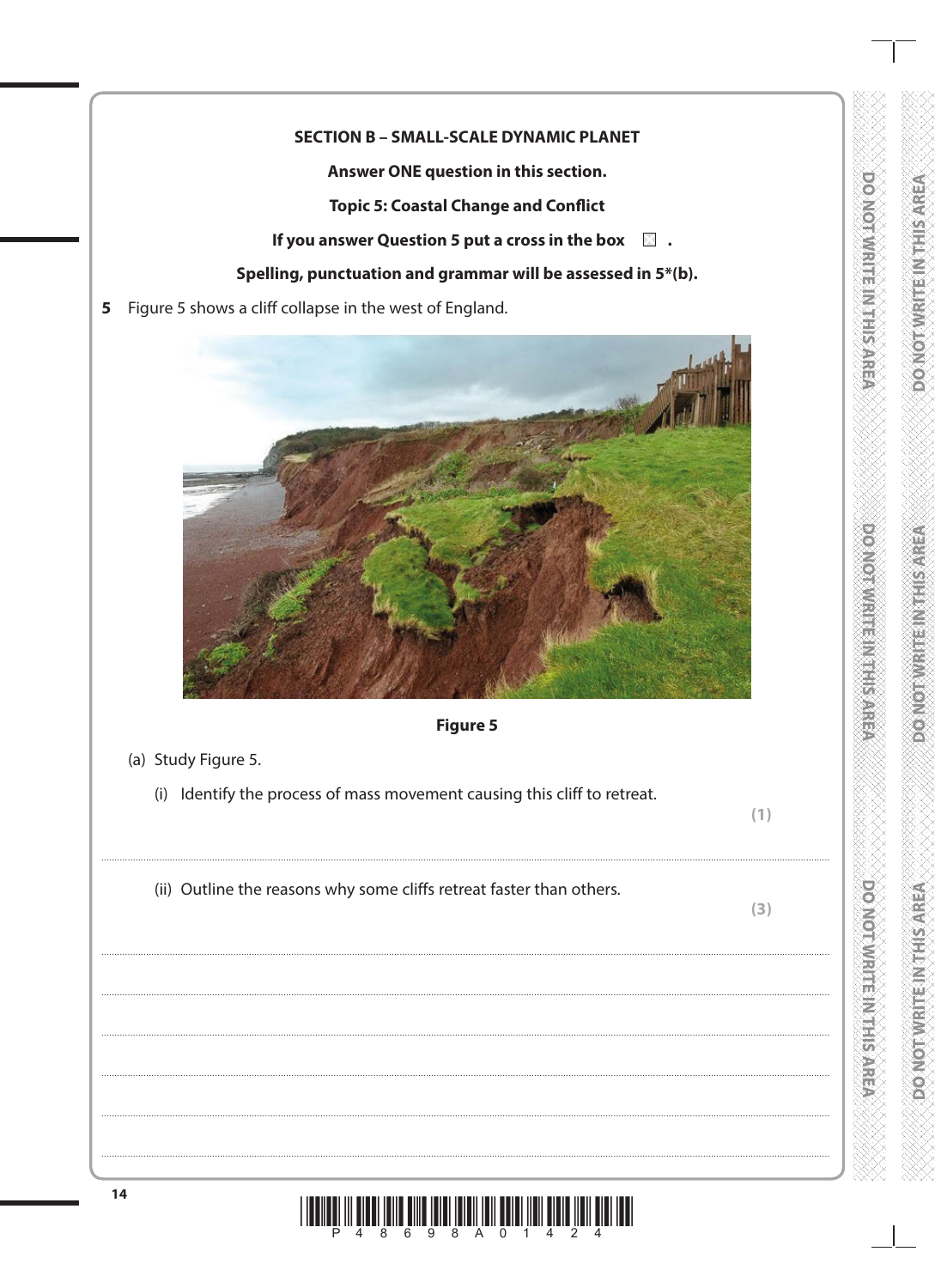|                                                         | (8) |
|---------------------------------------------------------|-----|
|                                                         |     |
|                                                         |     |
|                                                         |     |
|                                                         |     |
|                                                         |     |
|                                                         |     |
|                                                         |     |
|                                                         |     |
|                                                         |     |
|                                                         |     |
|                                                         |     |
|                                                         |     |
|                                                         |     |
|                                                         |     |
|                                                         |     |
|                                                         |     |
|                                                         |     |
|                                                         |     |
|                                                         |     |
|                                                         |     |
|                                                         |     |
|                                                         |     |
|                                                         |     |
|                                                         |     |
|                                                         |     |
|                                                         |     |
|                                                         |     |
|                                                         |     |
| (Total for spelling, punctuation and grammar = 3 marks) |     |

DO NOTWRITE M THIS AREA

**DOMOT WRITEINTHIS AREA** 

**DOMOTWRITE IN THIS AREA** 

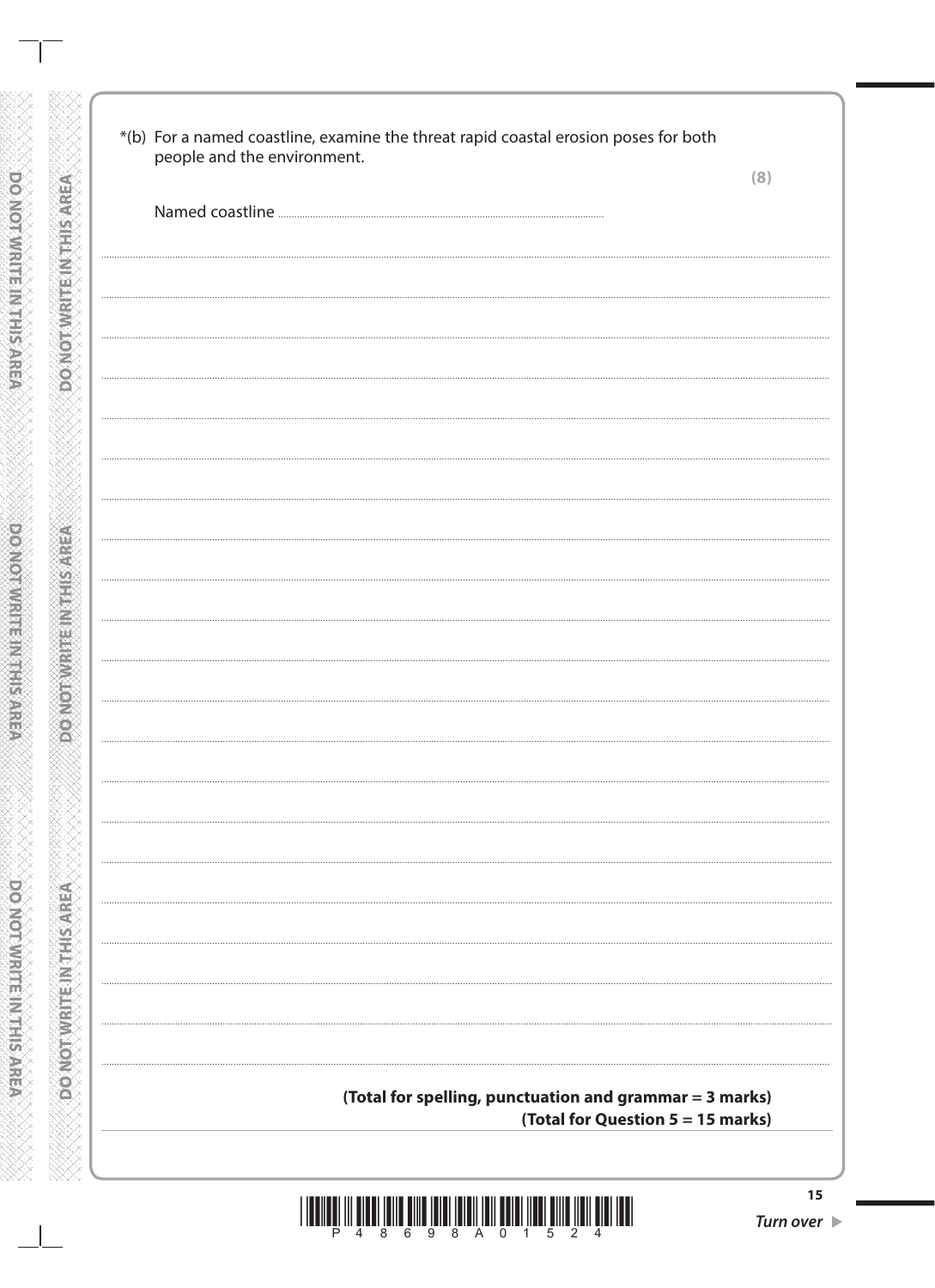## **Topic 6: River Processes and Pressures**

#### If you answer Question 6 put a cross in the box  $\Box$ .

## Spelling, punctuation and grammar will be assessed in 6\*(b).

6 Figure 6 shows river erosion in North Carolina, USA.



(Source: http://www.bae.ncsu.edu/programs/extension/wqg/sri/southfork.htm)

#### Figure 6

- (a) Study Figure 6.
	- (i) Identify the process of erosion most likely to have caused this collapse.

 $(1)$ 

DO NOT WRITE MYTHIS AREA

**DONOINVERTING SARE** 

**DO NOINWARE INSTRUSTION** 

(ii) Outline the reasons why some rivers erode more than others.

 $(3)$ 

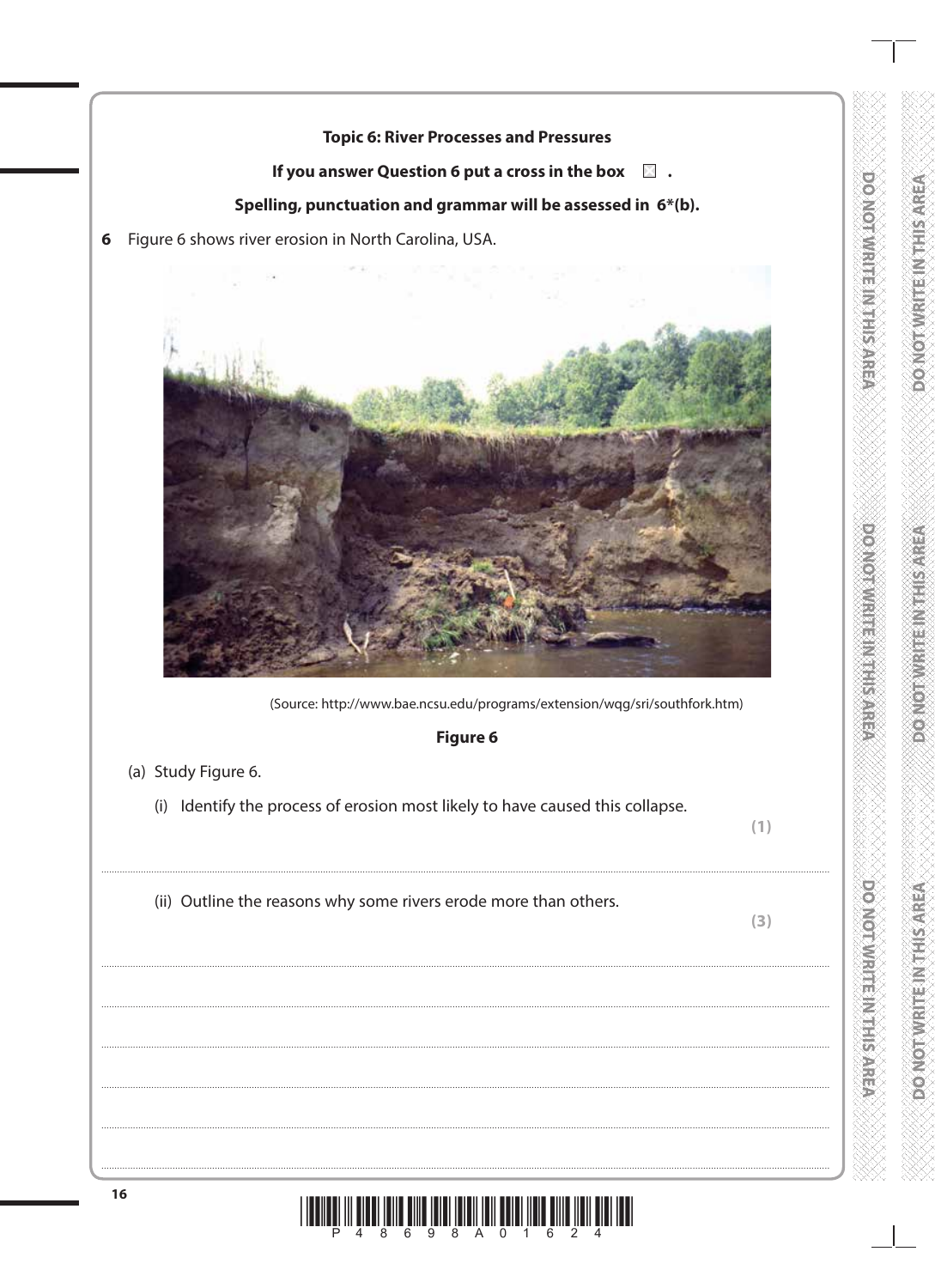| *(b) Compare the role of physical and human processes in causing rivers to flood. |                                                         | (8) |
|-----------------------------------------------------------------------------------|---------------------------------------------------------|-----|
|                                                                                   |                                                         |     |
|                                                                                   |                                                         |     |
|                                                                                   |                                                         |     |
|                                                                                   |                                                         |     |
|                                                                                   |                                                         |     |
|                                                                                   |                                                         |     |
|                                                                                   |                                                         |     |
|                                                                                   |                                                         |     |
|                                                                                   |                                                         |     |
|                                                                                   |                                                         |     |
|                                                                                   |                                                         |     |
|                                                                                   |                                                         |     |
|                                                                                   |                                                         |     |
|                                                                                   |                                                         |     |
|                                                                                   |                                                         |     |
|                                                                                   |                                                         |     |
|                                                                                   |                                                         |     |
|                                                                                   |                                                         |     |
|                                                                                   |                                                         |     |
|                                                                                   |                                                         |     |
|                                                                                   |                                                         |     |
|                                                                                   |                                                         |     |
|                                                                                   |                                                         |     |
|                                                                                   |                                                         |     |
|                                                                                   |                                                         |     |
|                                                                                   |                                                         |     |
|                                                                                   | (Total for spelling, punctuation and grammar = 3 marks) |     |
|                                                                                   | (Total for Question 6 = 15 marks)                       |     |

WWW.WWW.WWWWWWWWWWWWWWW

-888

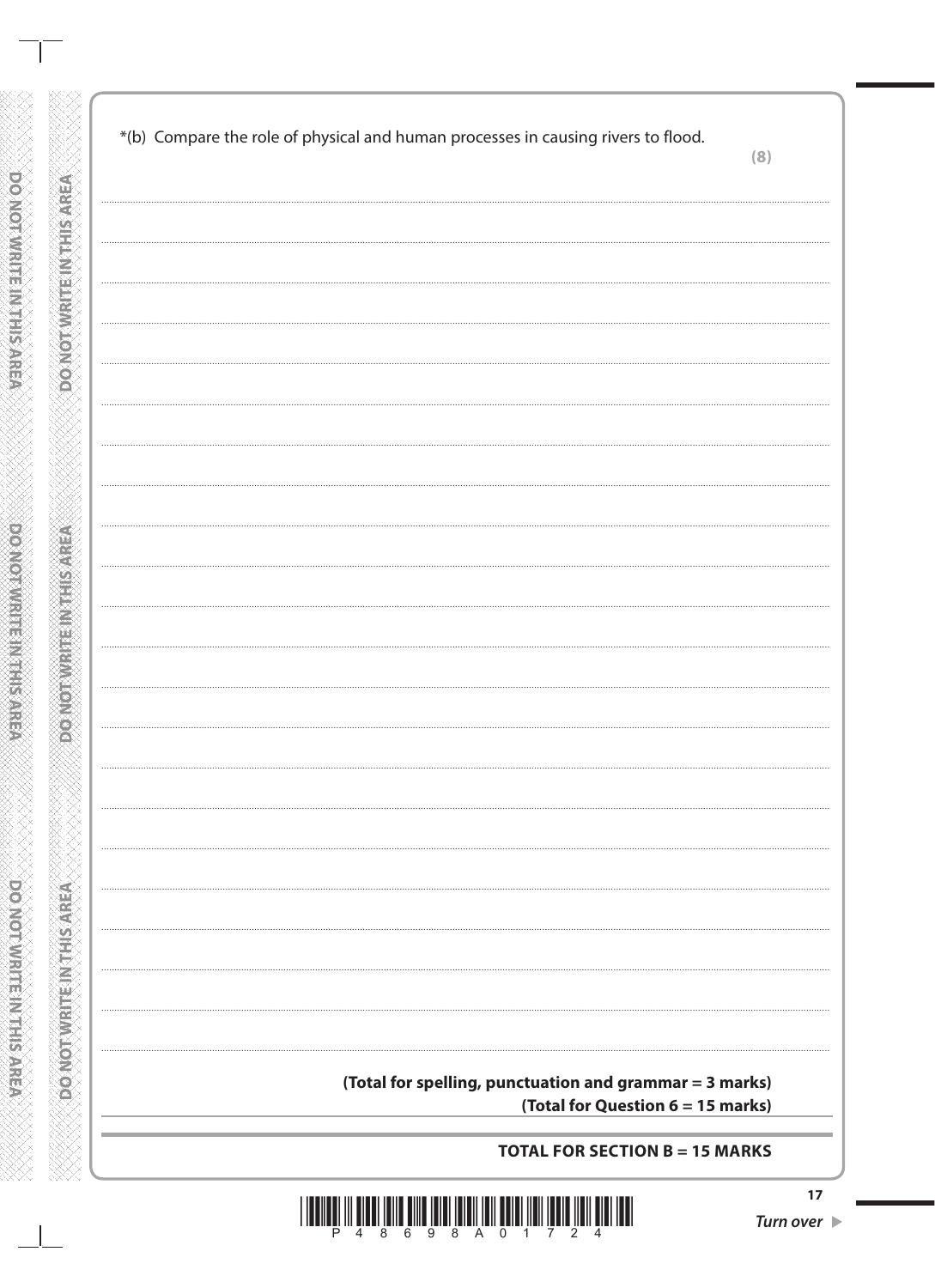## **SECTION C - LARGE-SCALE DYNAMIC PLANET**

### Answer ONE question in this section

**Topic 7: Oceans on the Edge** 

If you answer Question 7 put a cross in the box  $\Box$ .

### Spelling, punctuation and grammar will be assessed in 7\*(b).

Figure 7 shows the top five items of waste found on Californian beaches on  $\overline{7}$ 'Clean-up day' 2015.





(a) Study Figure 7.

(i) Describe the importance of plastic in this waste.

 $(2)$ 

DO NOT MRITE IN THIS AREA

**DO NOI MENTE IN THIS AREA** 

**DO NOI WARTER NOISARE**A

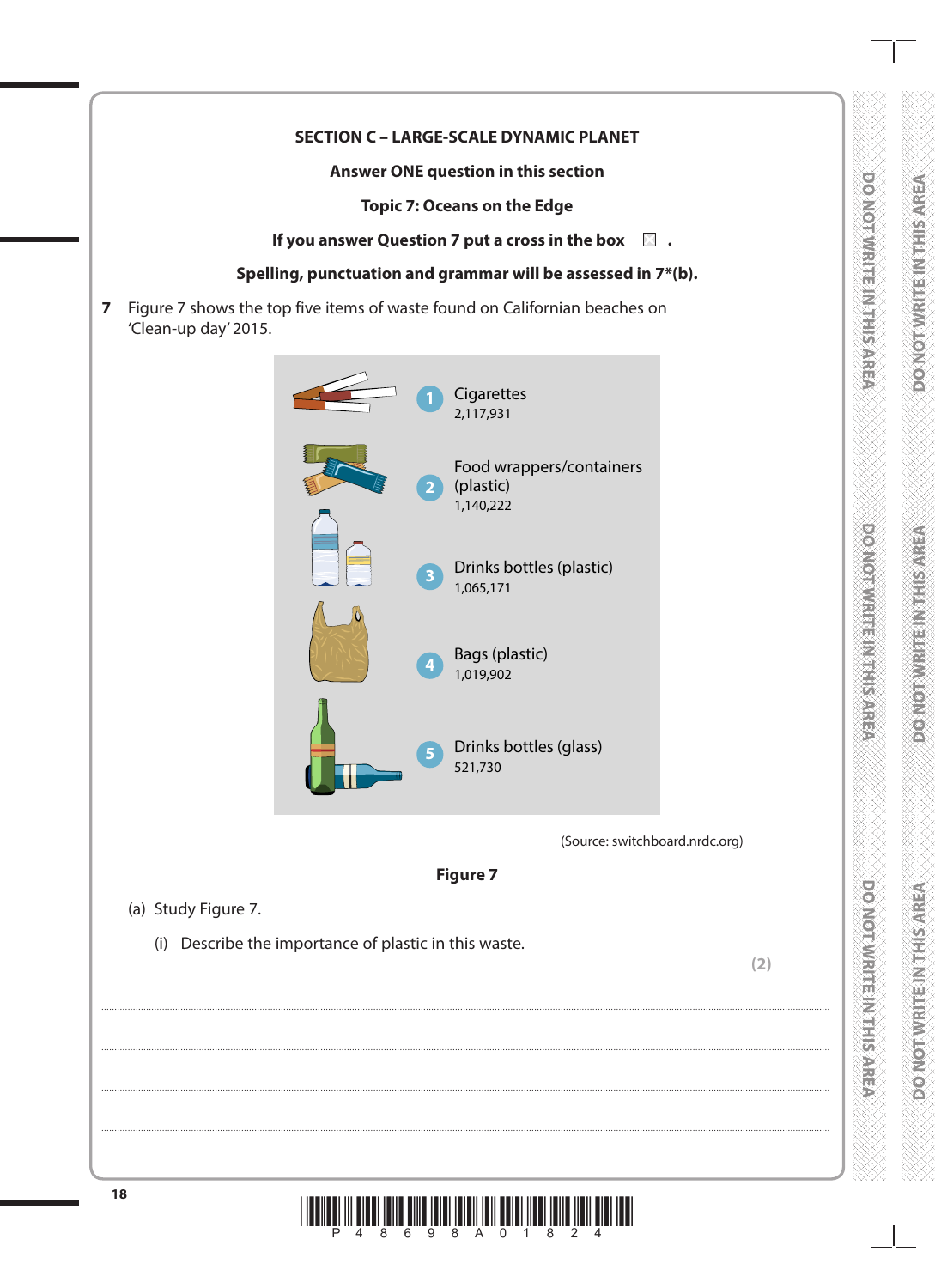|                                  | (ii) Outline one of the threats caused by human waste and rubbish. | (2) |
|----------------------------------|--------------------------------------------------------------------|-----|
| DONOT WRITE IN THIS AREA         | $\cdots$                                                           |     |
|                                  |                                                                    |     |
|                                  |                                                                    |     |
| <b>DO NOT WELFT IN STRESS</b>    |                                                                    |     |
|                                  |                                                                    |     |
|                                  |                                                                    |     |
| <b>DO NOT WRITE IN THIS AREA</b> |                                                                    |     |
|                                  |                                                                    |     |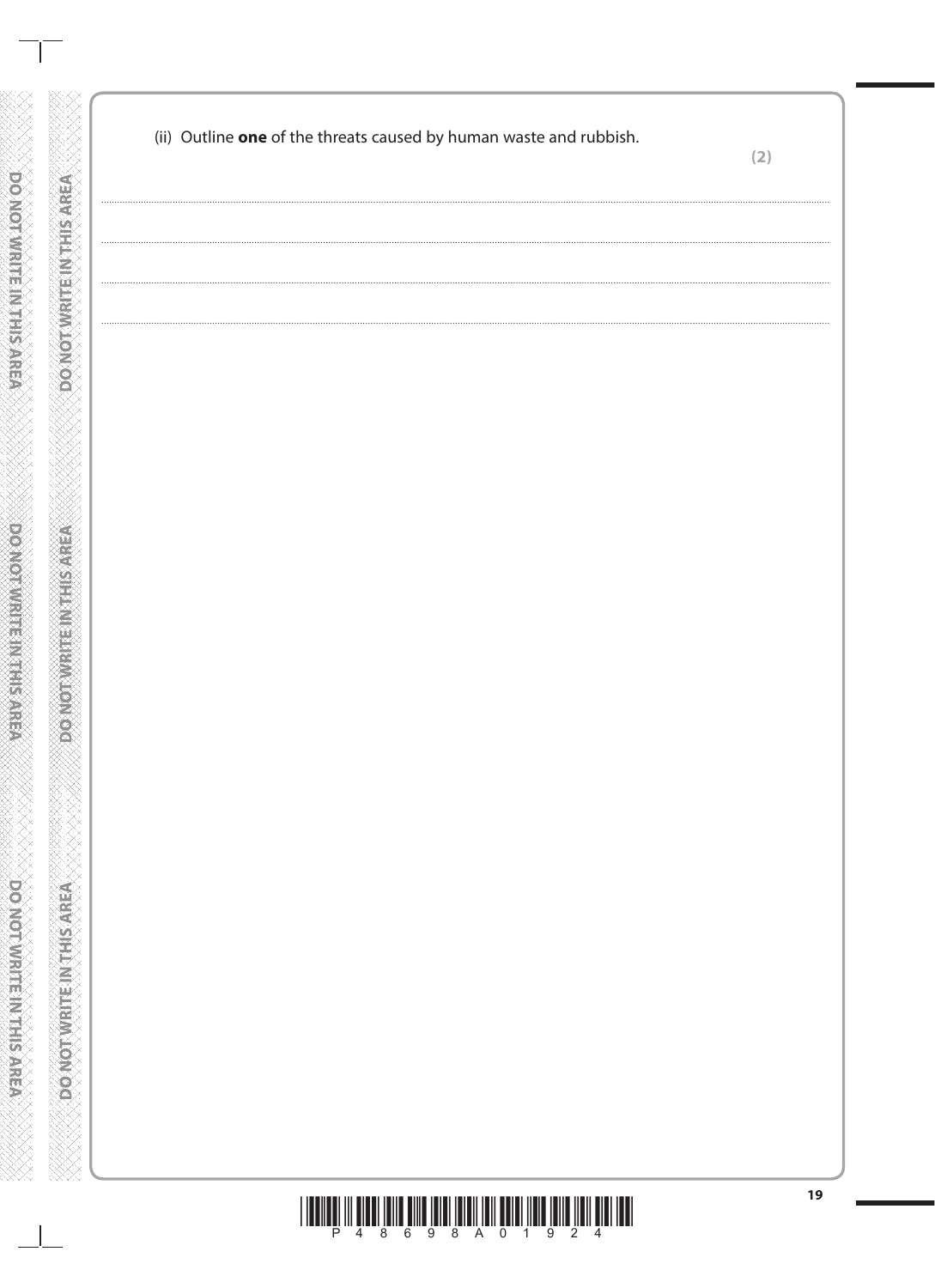| the oceans. | *(b) Examine the impact of international laws and agreements in protecting |
|-------------|----------------------------------------------------------------------------|
|             | (8)                                                                        |
|             |                                                                            |
|             |                                                                            |
|             |                                                                            |
|             |                                                                            |
|             |                                                                            |
|             |                                                                            |
|             |                                                                            |
|             |                                                                            |
|             |                                                                            |
|             |                                                                            |
|             |                                                                            |
|             |                                                                            |
|             |                                                                            |
|             |                                                                            |
|             |                                                                            |
|             |                                                                            |
|             |                                                                            |
|             |                                                                            |
|             |                                                                            |
|             |                                                                            |
|             |                                                                            |
|             |                                                                            |
|             |                                                                            |
|             |                                                                            |
|             |                                                                            |
|             |                                                                            |
|             |                                                                            |
|             |                                                                            |
|             |                                                                            |
|             |                                                                            |
|             |                                                                            |
|             |                                                                            |
|             |                                                                            |
|             | (Total for spelling, punctuation and grammar = 3 marks)                    |
|             | (Total for Question 7 = 15 marks)                                          |

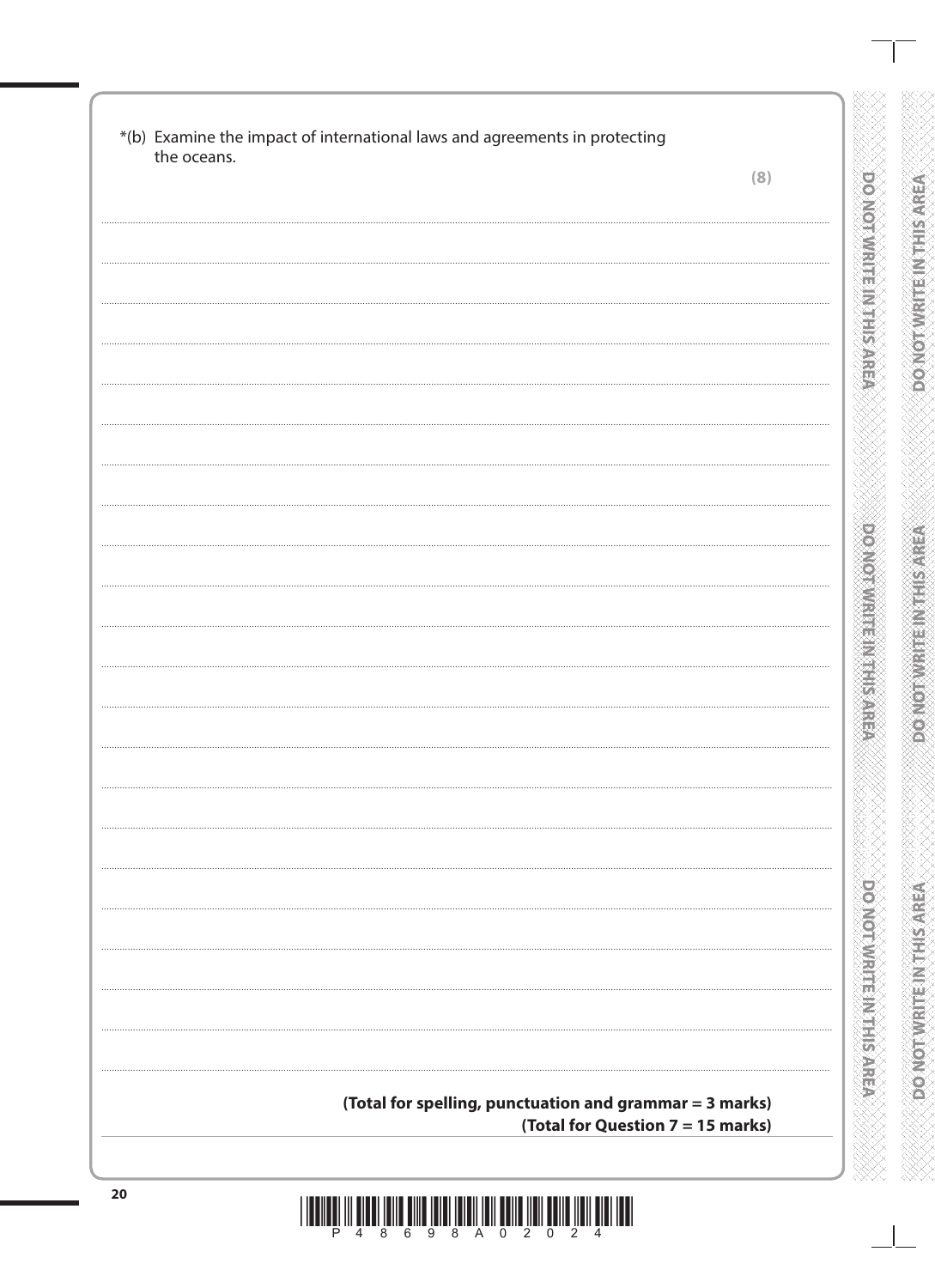#### **BLANK PAGE**

DO NOT WRITE IN THIS AREA

**DOMOTWRITEINTHISMREA** 

**DO NOTWELLE INTIKAREA** 

**QUESTION 8 BEGINS ON THE NEXT PAGE.**

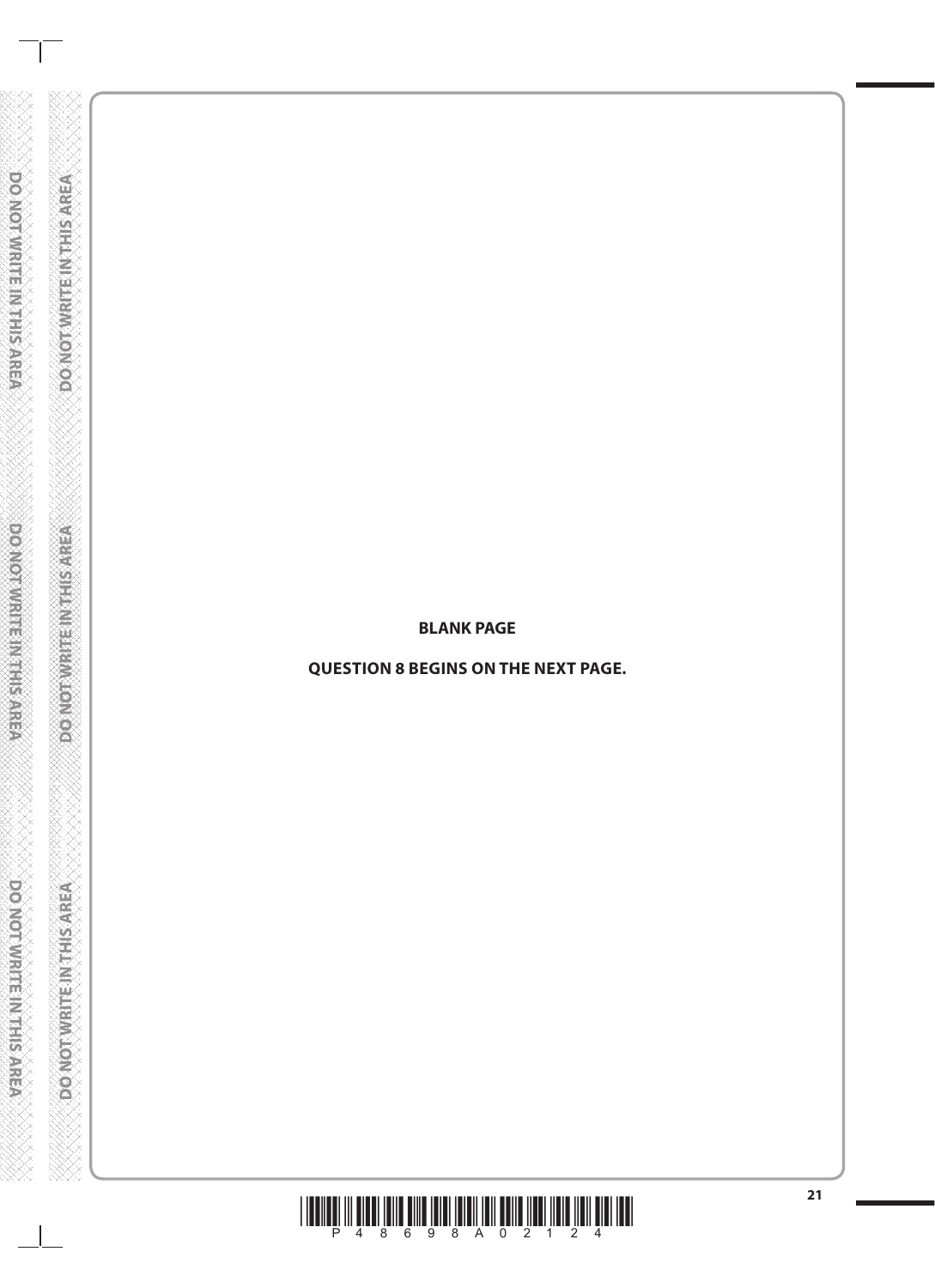|                                                                     | <b>Topic 8: Extreme Environments</b>                                                                                                                                                                        |
|---------------------------------------------------------------------|-------------------------------------------------------------------------------------------------------------------------------------------------------------------------------------------------------------|
|                                                                     | If you answer Question 8 put a cross in the box $\Box$ .                                                                                                                                                    |
| Spelling, punctuation and grammar will be assessed in 8*(b).        |                                                                                                                                                                                                             |
| Figure 8 shows how Fennec foxes have adapted to their environment.  |                                                                                                                                                                                                             |
| $\bullet$<br>A Fennec fox                                           | Fennec foxes live in holes underground where they<br>hide during the day and raise their young.<br>They hunt at night.<br>Excellent hearing helps them find their prey and<br>big ears help keep them cool. |
|                                                                     | (Source: used under Creative Commons)                                                                                                                                                                       |
|                                                                     | <b>Figure 8</b>                                                                                                                                                                                             |
| (a) Study Figure 8.                                                 |                                                                                                                                                                                                             |
| Describe how Fennec foxes have adapted to their environment.<br>(i) | (2)                                                                                                                                                                                                         |
| (ii) Outline one threat to species such as the Fennec fox.          | (2)                                                                                                                                                                                                         |

XXXX

X·X·X·X·X

**ACRIVATION CHANNON OF** 

**CONCRETE MEETING** 

KRARA

**DO NOTWART ANTIFACTOR** 

OXXXXXXXXXXXXXXXXX

KA KATA

X·X·X·

EXXXXXXXXXXXXXX



8

 $\cdots$ 

 $\ddots$ 

 $\cdots$ 

 $\ddotsc$ 

 $\ldots$ 

 $\cdots$ 

 $\cdots$ 

 $\ddotsc$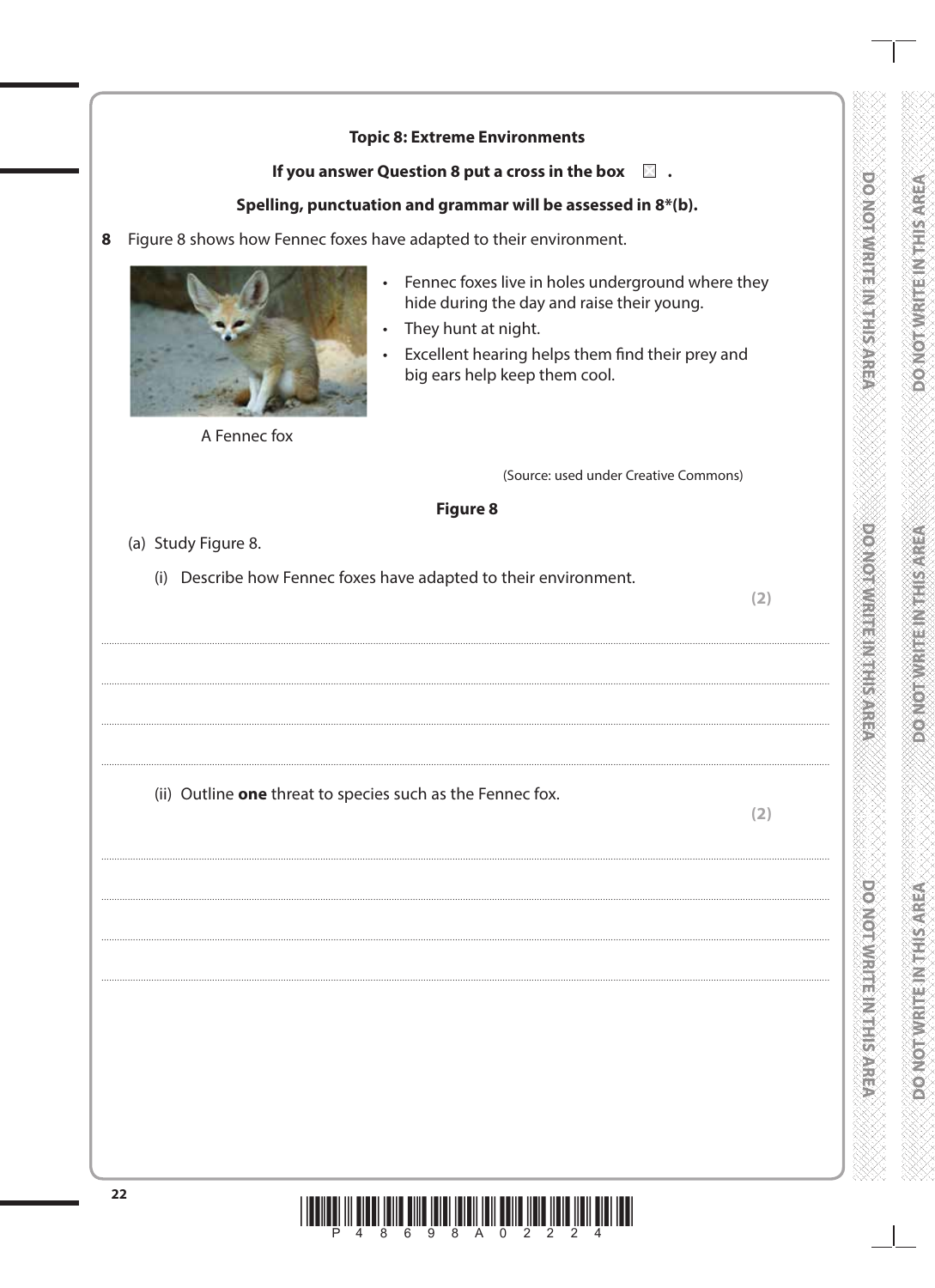| environments. |                                                         | (8) |
|---------------|---------------------------------------------------------|-----|
|               |                                                         |     |
|               |                                                         |     |
|               |                                                         |     |
|               |                                                         |     |
|               |                                                         |     |
|               |                                                         |     |
|               |                                                         |     |
|               |                                                         |     |
|               |                                                         |     |
|               |                                                         |     |
|               |                                                         |     |
|               |                                                         |     |
|               |                                                         |     |
|               |                                                         |     |
|               |                                                         |     |
|               |                                                         |     |
|               |                                                         |     |
|               |                                                         |     |
|               |                                                         |     |
|               |                                                         |     |
|               |                                                         |     |
|               |                                                         |     |
|               |                                                         |     |
|               |                                                         |     |
|               |                                                         |     |
|               |                                                         |     |
|               |                                                         |     |
|               |                                                         |     |
|               |                                                         |     |
|               |                                                         |     |
|               |                                                         |     |
|               |                                                         |     |
|               |                                                         |     |
|               |                                                         |     |
|               | (Total for spelling, punctuation and grammar = 3 marks) |     |
|               | (Total for Question 8 = 15 marks)                       |     |
|               |                                                         |     |

**DO NOT WRITE IN THIS AREA** 

**DO NOT WRITEIN THIS AREA** 

**DOMOTWRITE IN THIS AREA**